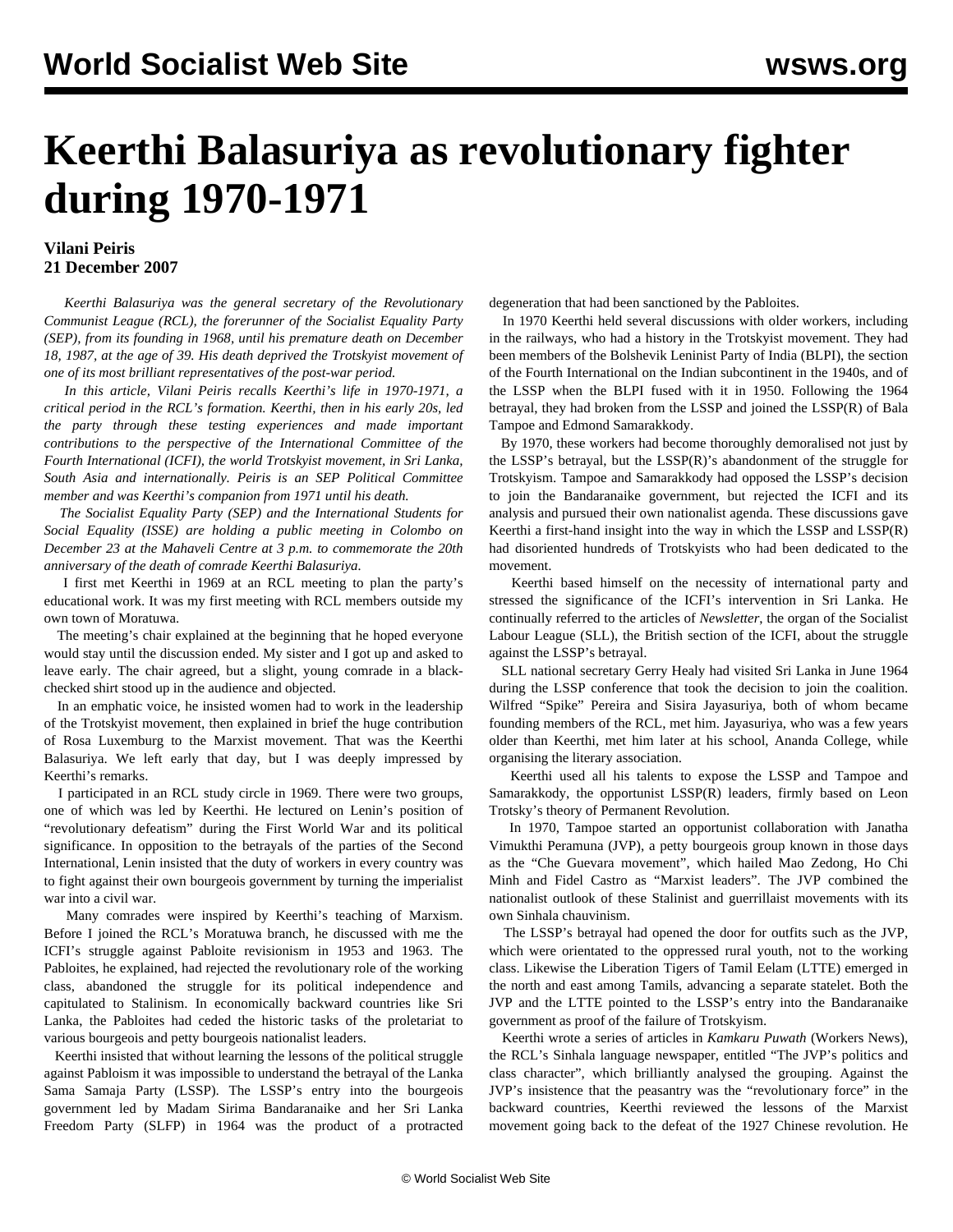established that it was only the working class that could address the democratic aspirations and social needs of the rural masses by mobilising them in the struggle for power on a socialist perspective.

 I remember internal party discussions in which Keerthi opposed several leading members who underestimated the analysis of the JVP and argued that long articles would decrease the popularity of the *Kamkaru Puwath*. Keerthi insisted that we would orient our newspaper not toward backward layers but toward advanced workers and intelligent youth.

 What Keerthi analysed more than three decades ago has proven to be correct. The JVP has all but abandoned its "Marxism" and radical phrasemongering and is part of the political establishment, openly espousing the most backward forms of Sinhala chauvinism and demanding an intensification of communal war.

 Keerthi's articles on the JVP were eventually published as a book, which was popular among young people. In response, the JVP resorted to physical violence to try to intimate the RCL. An RCL meeting at Vidyodaya University (now Jayawardenepura University) was broken up by JVP supporters, including Buddhist monks. At Peradeniya University in Kandy, however, the JVP provocations failed because of the support that the RCL had won among students.

 Despite the JVP's action, the RCL took a principled stand in defending it from state repression, firstly under the United National Party government and then the second Bandaranaike coalition, which took power in 1970. The RCL warned in *Kamkaru Puwath* that "today the forces who are repressing the Che Guevara movement tomorrow will be suppressing the working class and organisations of the oppressed masses".

## **JVP uprising**

 That is exactly what took place when the JVP staged an armed uprising of rural youth in April 1971. The coalition government, which included LSSP ministers, responded with a reign of terror that resulted in the deaths of an estimated 15,000 youth. The repression was not limited to the JVP, but was directed against all political opposition, forcing the RCL to work underground.

 The police raided Keerthi's room and library at Moratuwa, but he was not there at the time. On April 13, the CID [Criminal Investigation Division], together with armed police, also raided the home of Keerthi's mother in Demetagoda and threatened his family members. The government used its emergency powers to ban the RCL's newspapers and its youth movement. The party office was raided. Two RCL members were killed by police at Kandy prison.

 Keerthi managed to evade arrest, hiding in various places around Colombo with the help of comrades and party sympathisers. His courage in the midst of this state repression was an inspiration to all. His optimism in a revolutionary perspective was grounded on an understanding that the convulsions in Sri Lanka were part of a broader international crisis of capitalism.

 In 1971, US President Richard Nixon ended the gold backing for the US dollar, which had been one of the pillars of the post-war order established at Bretton Woods in 1944. Capitalist rule in France had been shaken to the core by the mass strikes of May-June 1968. Strikes and political struggles were emerging in country after country in the early 1970s. The unrest among rural youth in southern Sri Lanka reflected international processes.

 Keerthi intransigently fought any tendency toward pessimism or to make political concessions. He was furious when he found out that two leading comrades including Sisira Jayasuriya, had met with a LSSP leader to present a letter explaining that the RCL was not a JVP organisation. I was present at the meeting at Spike's home, having come from my hiding place in Galle to meet Keerthi.

 Keerthi stressed that the action was completely contrary to the struggle for the political independence of the working class. The RCL had to expose the LSSP and its pretensions of being a workers party while actually defending the capitalist state. We had to demand that the LSSP break with the ruling coalition. It was completely wrong, Keerthi explained, to appeal for protection from the LSSP, which was part of the government unleashing state violence. He insisted that workers would turn on the LSSP and predicted that entry into the coalition would be the last days of the LSSP.

 While Sisira Jayasuriya and several other members succumbed to the enormous pressures and quit the party, the experiences of the early 1970s steeled the RCL for the struggles ahead. Keerthi closely worked with Spike on the party's perspective. Nanda Wickremasinghe, Kamalasiri Ratnayake and Ananda Wakkumbura collaborated closely with Keerthi. Wije Dias, the current SEP general secretary, was in London and exchanged letters frequently with Keerthi.

 The RCL began publishing an illegal bulletin for distribution among workers and youth. Keerthi and I lived in a very backward area where there was no electricity and no running water but we were protected. Wakkumbura and two other comrades lived with us.

 The RCL's principled stand attracted a growing response from workers, students and intellectuals. At the government printing establishment and Colombo port, RCL members won the leadership of the trade unions. There was also strong support at the Central Bank and in the railways. Keerthi was invited for discussions by several Colombo University lecturers.

 Following the end of emergency rule, Keerthi sought to deepen the party's political understanding of the experiences through which it had passed. He began work on a history of the RCL and completed two parts before being instructed by the British SLL to work on a perspectives document. The perspectives document, which was adopted unanimously at the RCL's third conference in late 1972, reviewed the theoretical struggles of the Trotskyist movement and emphasised the need to combat any tendency toward nationalism within the party.

 Keerthi's political life was bound up with the strategic experiences of the 20th century. He offers an inspiration, particularly for young people to devote their talents to the struggle for socialism through the building of the international Trotskyist movement.

 When I met Keerthi late 1969, he was already a profoundly cultured man. He had a good library of Marxist writings and those of political opponents. He also used Spike's library and university libraries and encouraged all comrades to build a library and scientifically study Marxism.

 Keerthi loved culture and art. His library contained many works of great literature. He loved Russian novels, particularly those by Tolstoy, Dostoevsky and Pushkin. He was also attracted to the works of D.H. Lawrence and the art of Picasso. He had a good knowledge of Sinhala literature and ancient Indian poetry. He was particularly fond of classical Indian music.

 Before joining the Trotskyist movement, Keerthi was a talented young artist. His first poem on Sri Lanka's famous ancient cultural work "*Isurumuniya Pemyuwals*" (loving couple at Isurumuniya), was published in the Sunday newspaper *Silumina* in 1962. He was just 14.

 He kept writing poems for newspapers and published a book of poetry in 1963. He was one of the editors of the publication *Kauluwa,* which dealt with cultural issues. I particularly liked his short story "Prisoner" written in 1966 and published in the *Danuma* (knowledge) magazine. The theme of the story is that under capitalism women are prisoners of society. His artistic endeavours ended amid all his responsibilities in the Trotskyist movement, but his love for culture and art never stopped.

It is difficult to believe that 20 years have passed since his death. After